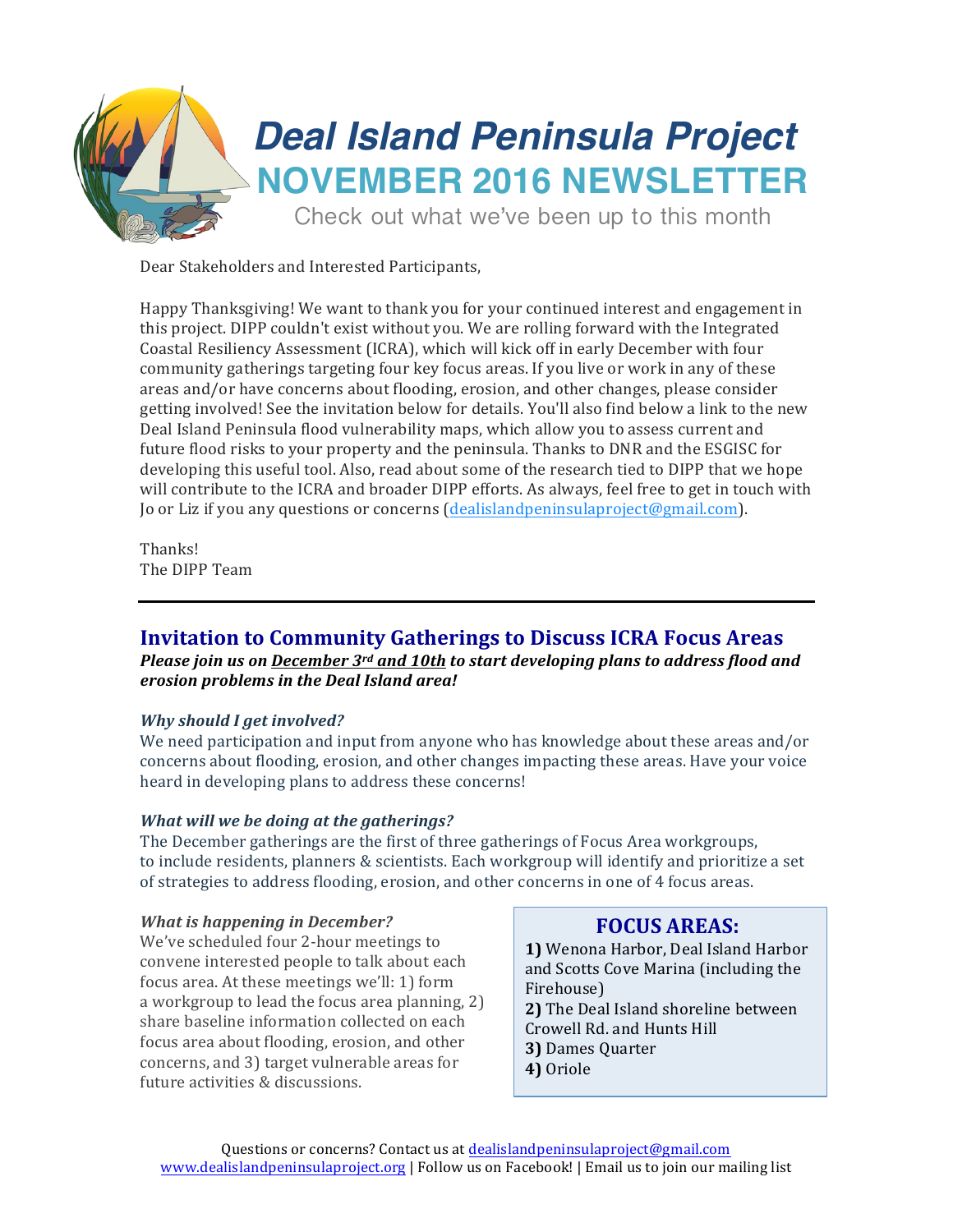### **SCHEDULE**

#### *December 3rd:*

- **Dames Quarter** (Focus Area #3) Morning, Time TBD - **Oriole** (Focus Area #4) Afternoon, Time TBD *- Location: St. Paul's Church Hall* 

### *December 10th:*

- **Harbors** (Focus Area #1) Morning - Time TBD - **DI shoreline** (Focus Area #2) Afternoon - Time TBD *Location: Deal Island-Chance Volunteer*  **Fire Department** 

### *What are the future activities?* Do I need to be *a part of those too?*

We hope you will! In December, each workgroup will also organize a group field trip over the winter to further assess areas of concern in each focus area. These assessments will be used to guide group discussions this spring about the range of options that are available to address concerns, and to select options to implement in their focus area. An example of a strategy that we're already pursuing is funding to support a living shoreline project near Crowell Rd. to help reduce shoreline erosion and potential flooding impacts to inland areas of Deal Island. *Email us to sign up to participate:* dealislandpeninsulaproject@gmail.com



# **Meet A Project Stakeholder**

*Jenny Allen* is responsible for directing and managing the research and monitoring program for the Chesapeake Bay National Estuarine Research Reserve in Maryland. She serves as a liaison with the scientific community and Reserve partners to ensure research activities are addressing coastal management issues. Jenny has been a member of the DIPP stakeholder network since 2014, and represents the needs and concerns of the Monie Bay National Estuarine Research

Reserve. Jenny's research interests include coastal 

marsh dynamics with a specific interest on how climate change is impacting tidal freshwater and brackish marshes. She has over ten years of research experience, working in many different wetland ecosystems including the Chesapeake Bay, Florida Everglades, and the Cape Cod National Seashore. She received her Master's degree in Wetland Ecology from the University of Massachusetts and is currently finishing her PhD in Wetland Ecology at the University of Maryland

# **Summary of November 1st Community Conversation**

DIPP stakeholders and interested community members met on November 1st at Rock Creek United Methodist Church to learn about the flood vulnerability maps and to discuss plans for

## *Deal Island Peninsula Flood Vulnerability Maps Now Available!*

Learn about current and future flood vulnerabilities to your property, neighborhood, or the broader area through a set of new interactive maps, which let you explore flood scenarios under different storm conditions and projected sea-level changes between now and 2050.

Visit www.dealislandpeninsulaproject.org.